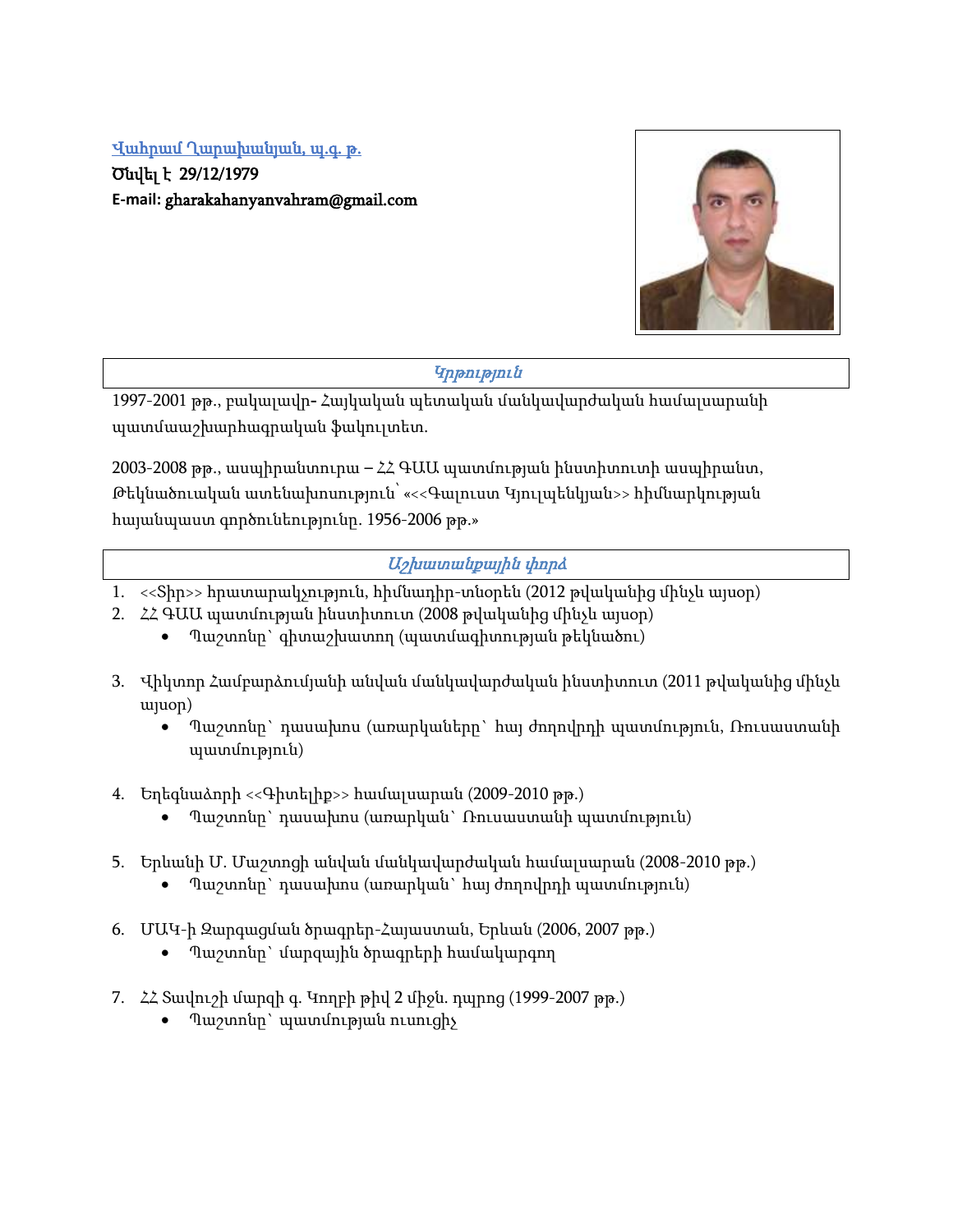Հրատարակված աշխատություններ

- 1. Գալուստ Կյուլպենկյան (կյանքը և գործունեությունը). Մեկնարկը, Երևան, 2015 :
- 2. ԽՍՀՄ պետական գործիչների հարաբերությունները Գալուստ Կյուլպենկյանի հետ, Երևան, 2015 :
- 3. 1991-2010 թթ. ԱՄՆ-ից հայրենիք վերադարձած հայ միգրանտների թիվն ու վերաինտեգրման խնդրները, Երևան, 2012 :
- 4. <<Գալուստ Կյուլպենկյան>> հիմնարկության հայանպաստ գործունեությունը. 1956-2006 թթ., Երևան, 2008:

Գիտական հետաքրքրությունների շրջանակ

Սփյուռքագիտություն, հայ-հրեական առնչություններ/ 19-20-րդ դդ./ :

Լեզուների իմացություն

Անգլերեն, ֆրանսերեն, ռուսերեն, վրացերեն (սկսնակ)

Համակարգչային իմացություններ

MS Office, CorelDraw 6, Adobe Acrobat XI Pro, Adobe InDesign CS5, Photoshop.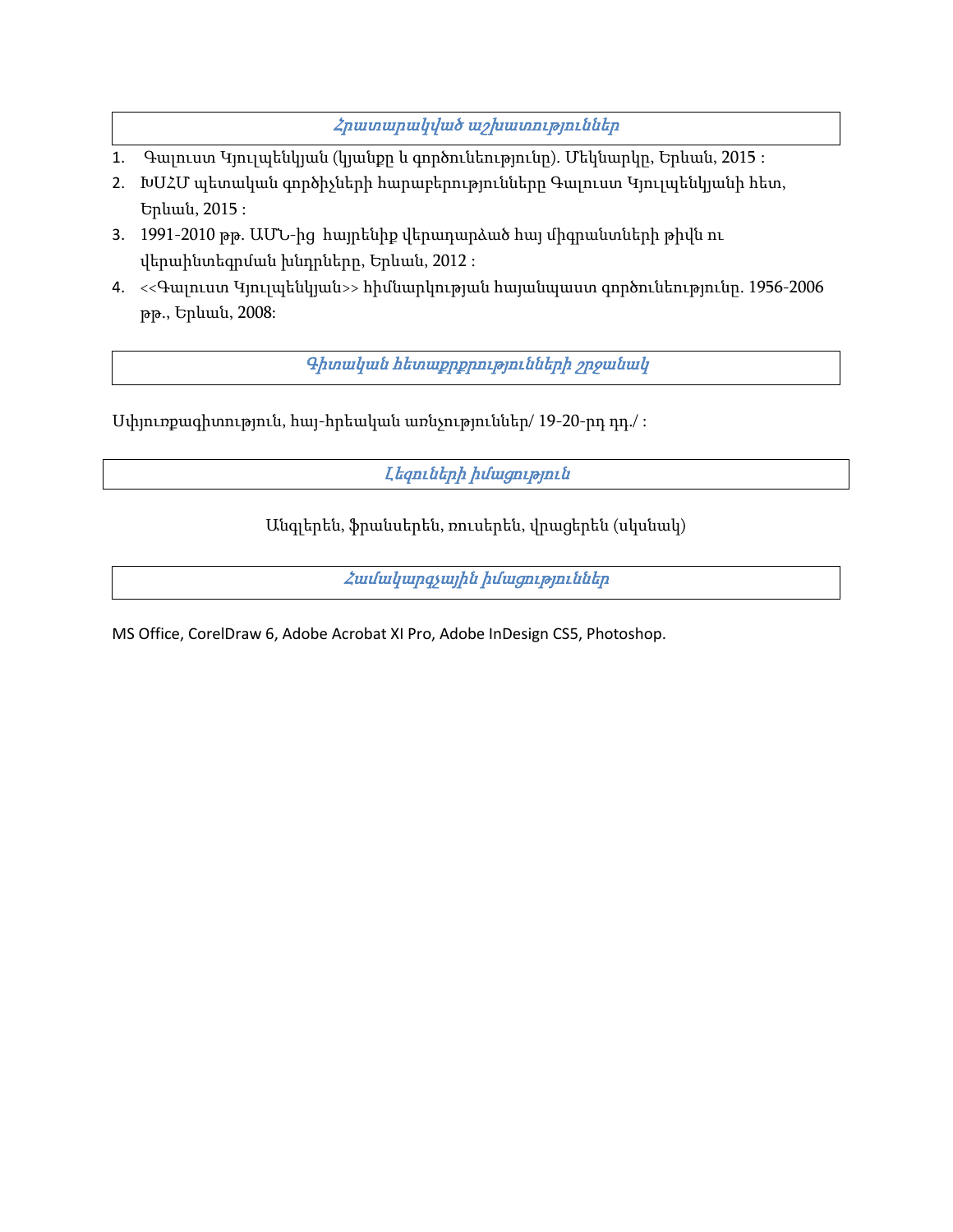# Ваграм Караханян, к.и.н. Дата рождения-29/12/1979 E-mail: gharakhanyanvahram@gmail.com



Образование

1997-2001- Государственный педагогический институт им. Х. Абовяна. Историкогеографический факультет). 2003-2008 - Институт истории НАН РА

Профессиональная деятельность

- 1. Издательство « Тир » основатель, директор (с 2012 до настоящего времени)
- 2. Отдел истории диаспоры и армянских общин института истории НАН РА-научный сотрудник (с 2012 до настоящего времени).
- 3. Ереванский государственный университет-лектор (2014).
- 4. Педагогический университет им. М. Маштоца лектор (2008-2010)
- 5. Университет "Гителик" г. Ехегнадзора лектор (2009-2010)
- 6. Средняя школа N 2 с. Кохба учитель (1999-2007)

Основные Публикации

- 1. Галуст Гюльбенкян (биография) : начало деятельности. Ереван, 2015.
- 2. Отношения государственных деятелей СССР с Галустом Гюльбенкяном. Ереван, 2013.
- 3. Число и проблемы реинтеграции армянских мигрантов вернувшихся на родину из США в 1991-2010 гг. Ереван, 2012.
- 4. Проармянская деятельность учреждения "Галуст Гюльбенкян": 1956-2006 гг. Ереван, 2008.

Область Научных Интересов

Диаспороведение, армяно-еврейские отношения в 19-20 вв.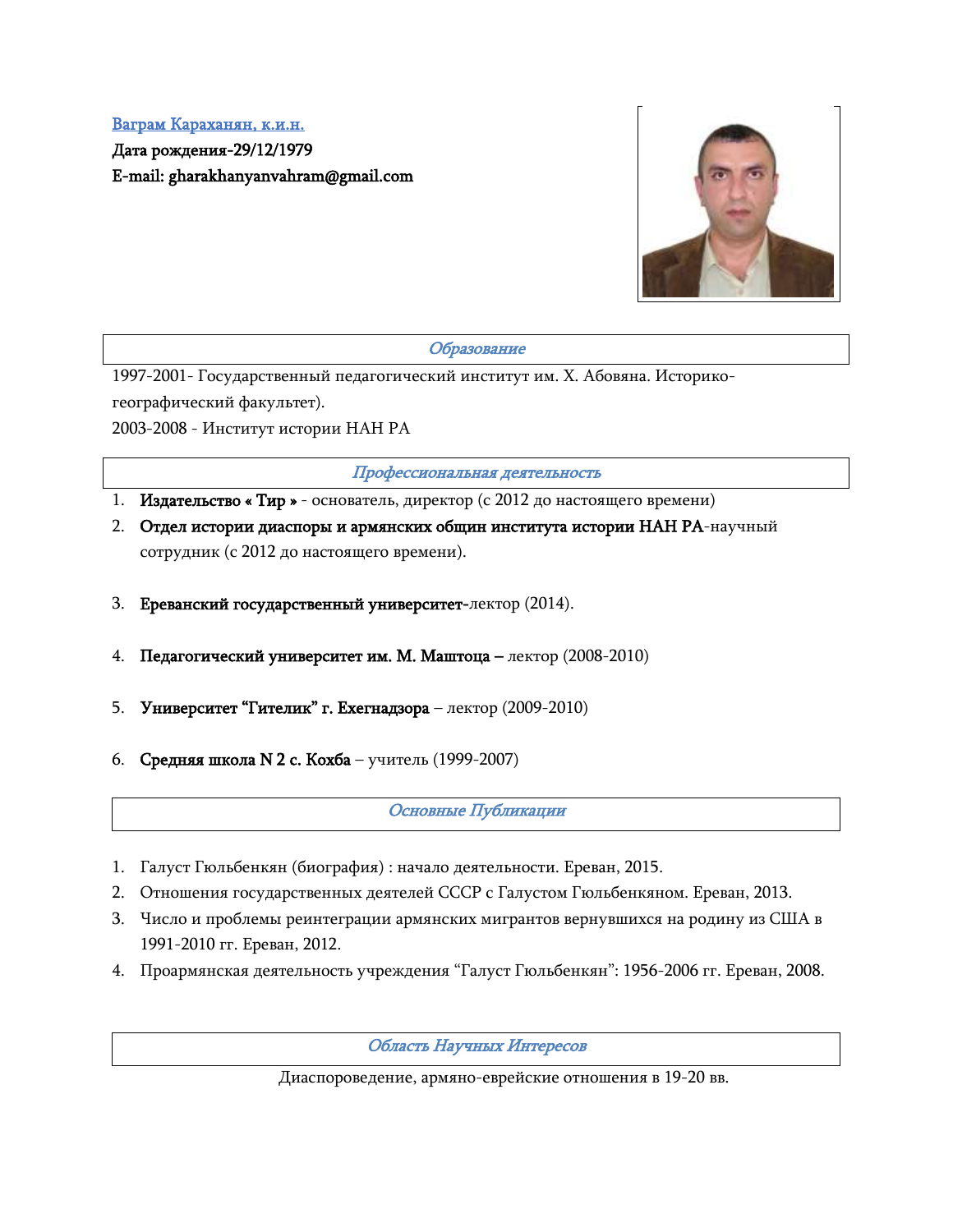Знание языков

Английский, французский, русский, грузинский (начинающий)

Компьютерные навыки

MS Office, CorelDraw 6, Adobe Acrobat XI Pro, Adobe InDesign CS5, Photoshop.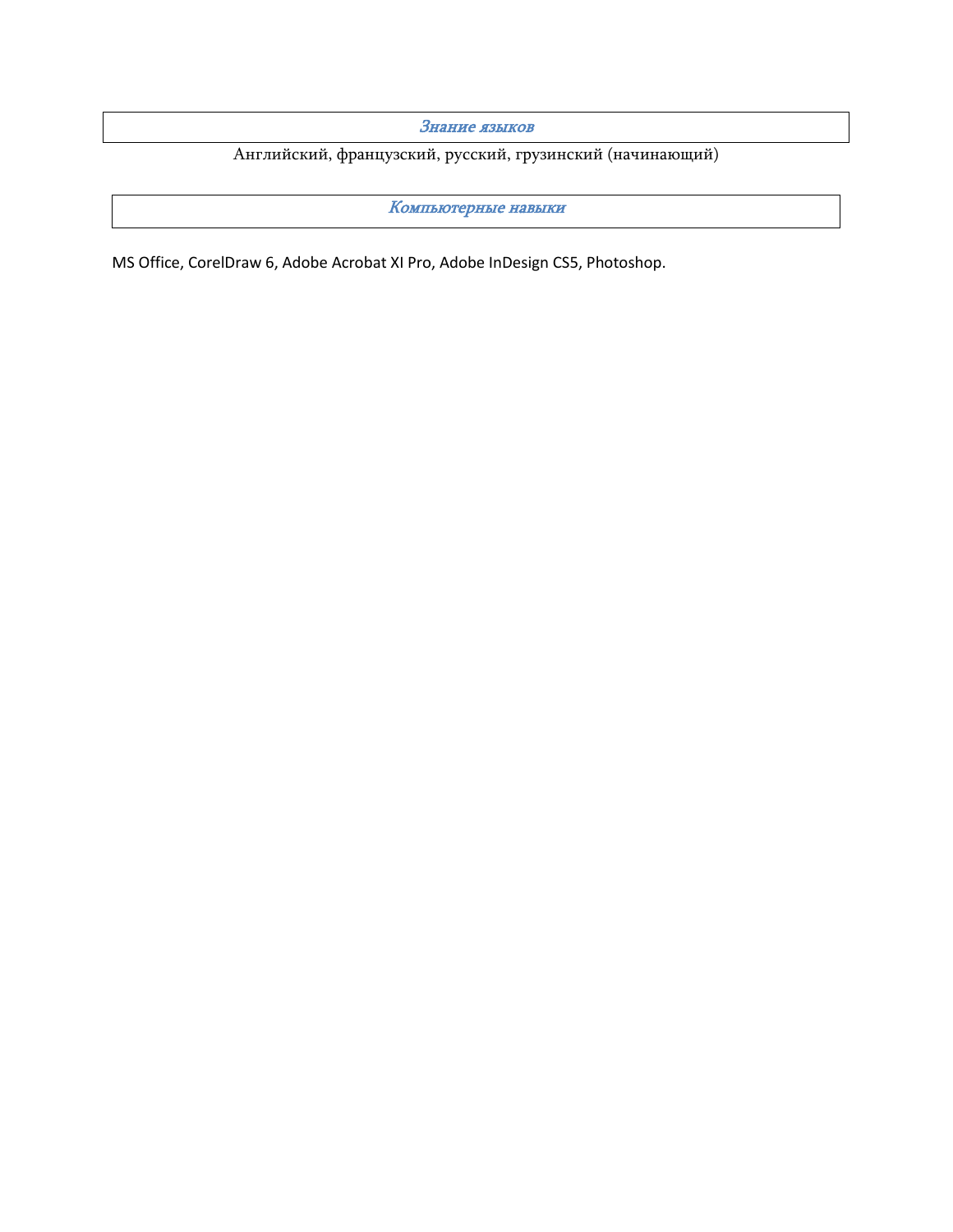Vahram Gharakhanyan, candidate of historical science

Date of Birth-12/29/1979 E-mail: gharakhanyanvahram@gmail.com



**Education** 

Candidate thesis – Armenian activities of the Calouste Gulbenkian Foundation: 1956-2006

Bachelor – Yerevan State Pedagogical University after Khachatur Abovyan - Faculty of History (09/1997-06/2001)

Diploma/ Teacher of History

Professional Experience

## "Tir" Publishing House

Founding Director (2012-present)

## Institute of History of National Academy of Sciences of Republic of Armenia

#### Department of History of Armenian Colonies and Diaspora

Researcher (2008 - present)

## Yerevan State University, Yerevan, Armenia

Lecturer / History of Armenian Diaspora/ (10/02/2014-15.06.2014)

## Pedagogical University after M. Mashtotz, Yerevan, Armenia

Lecturer / History of Armenian People/ (01/09/2008 – 31/08/2010)

## "Giteliq/Knowledge" University in Yeghegnadzor, Armenia

Lecturer/ Russian History, Russian Historiography/ (01/09/2009-31/08/2010)

Koghb # 2 school - Koghb, Armenia